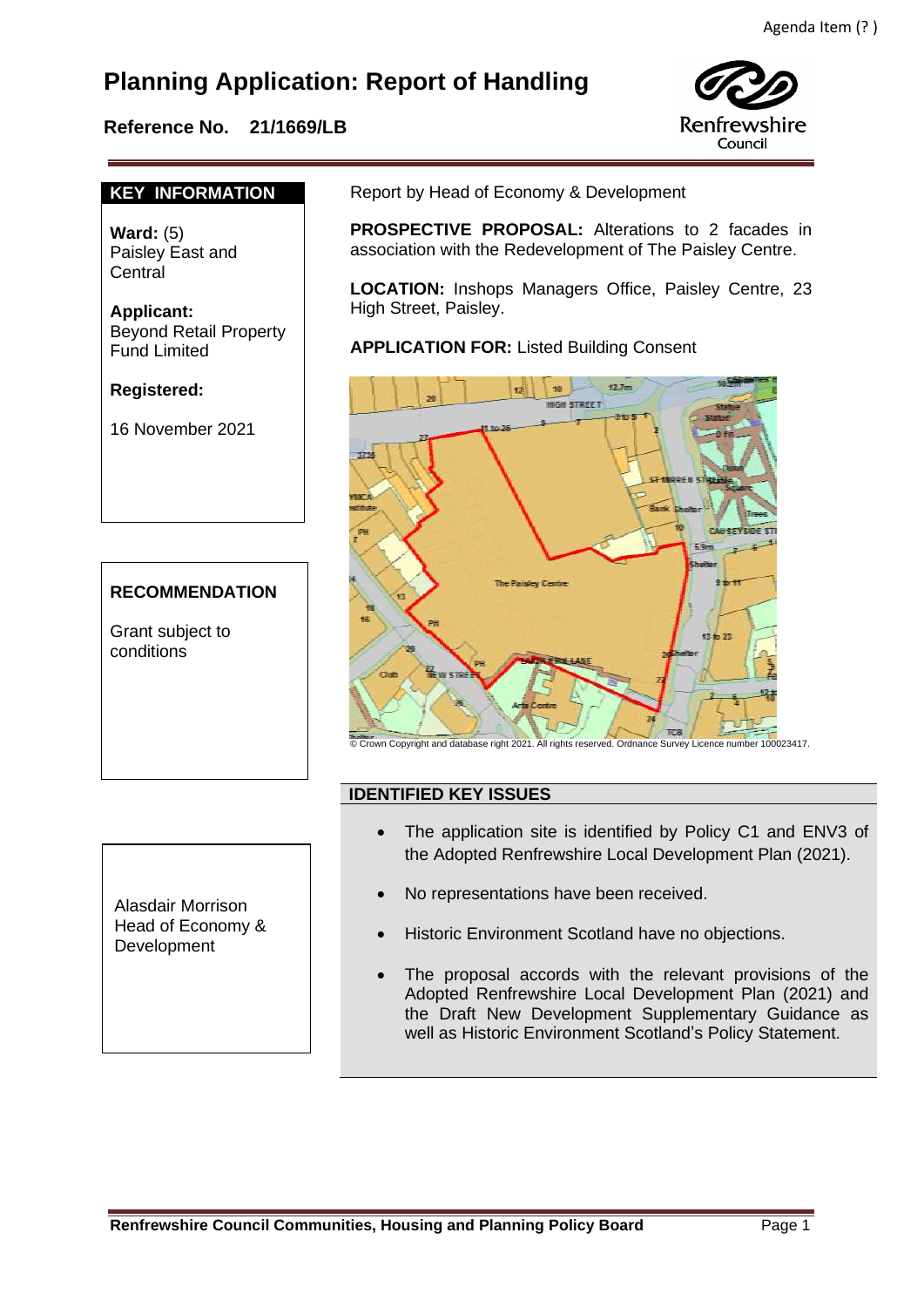#### RENFREWSHIRE COUNCIL REPORT OF HANDLING FOR APPLICATION 21/1669/LB

| <b>SITE ADDRESS</b>   | Inshops Managers Office, Paisley Centre, 23 High Street, Paisley.                                                                                                                                                                                                                                                                                                                                                                                           |
|-----------------------|-------------------------------------------------------------------------------------------------------------------------------------------------------------------------------------------------------------------------------------------------------------------------------------------------------------------------------------------------------------------------------------------------------------------------------------------------------------|
| <b>PROPOSAL</b>       | Alterations to 2 facades in association with the redevelopment of the<br>Paisley Centre.                                                                                                                                                                                                                                                                                                                                                                    |
| <b>RECOMMENDATION</b> | Grant subject to conditions                                                                                                                                                                                                                                                                                                                                                                                                                                 |
| <b>PROPOSALS</b>      | This application seeks listed building consent for the alteration of 2<br>facades in association with the redevelopment of The Paisley Centre.<br>The redevelopment would be a mixed-use masterplan that seeks to<br>redevelop the site and partially repurpose existing assets where<br>possible.                                                                                                                                                          |
|                       | The proposed development site comprises the existing Paisley Centre<br>mall site as well as the neighbouring retail unit on High Street,<br>formerly occupied by Marks and Spencer. The site has frontages onto<br>High Street, Causeyside Street and New Street, with two sections of B<br>listed façade, 23 High Street (former cinema façade) and the partly<br>listed sandstone façade at Causeyside Street. It is proposed to retain<br>these facades. |

The B listed former cinema façade, currently the entrance to the shopping centre, would be retained and repurposed to provide a new 'gateway' into the proposed development from High Street. The High Street quarter would be mainly residential with mixed use. Careful consideration would be given to the protection of the façade from the elements. The rear face would be clad in white reconstituted stone which would seal the existing supporting structure, safeguarding it from water ingress.

The B listed façade at 18-22 Causeyside Street would also be retained with the concrete frame structure behind being retained to provide development opportunity.

There would be no demolition of any listed buildings or other buildings of architectural merit.

| <b>SITE HISTORY</b> | Applications for planning permission in principle (21/1668/PP) and     |
|---------------------|------------------------------------------------------------------------|
|                     | conservation area consent (21/1670/CA) in association with the         |
|                     | current listed building application have also been submitted and these |
|                     | have been put forward to today's Board for consideration.              |
| CONSULTATIONS       | Historic Environment Scotland - No objections subject to               |

| <u> 8888888888888</u>  | <b>NO ODJOUGHO OGDJOU W</b><br>conditions.                                                                              |
|------------------------|-------------------------------------------------------------------------------------------------------------------------|
| <b>REPRESENTATIONS</b> | No representations have been received.                                                                                  |
| <b>POLICIES</b>        | DEVELOPMENT PLAN Adopted Renfrewshire Local Development Plan (2021)<br>Policy ENV3 - Built and Cultural Heritage        |
|                        | Draft New Development Supplementary Guidance (2019)<br>Delivering the Environment Strategy: Built and Cultural Heritage |

**Renfrewshire Council Communities, Housing and Planning Policy Board Page 2** Page 2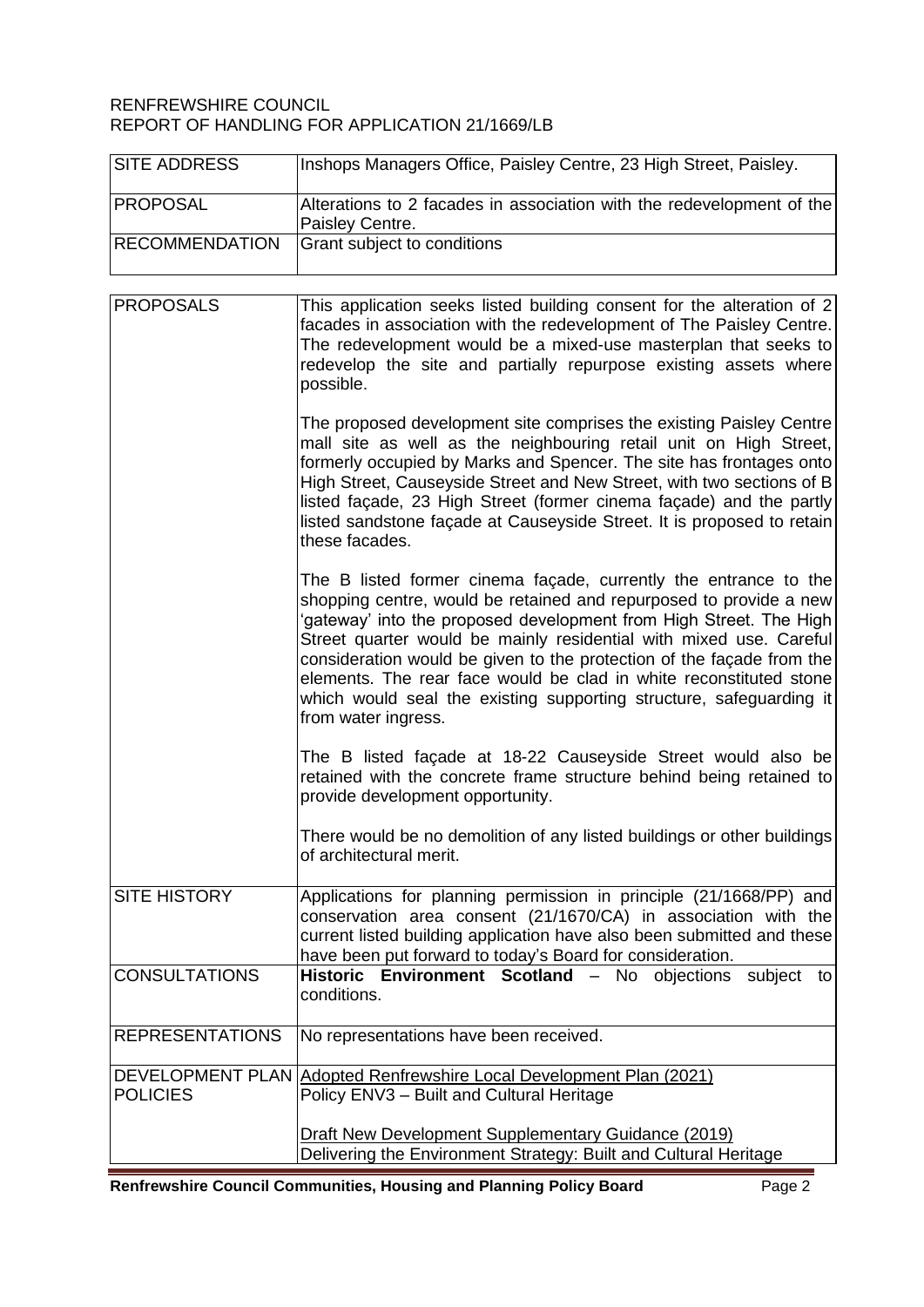|                                      | Material considerations<br>Historic Environment Scotland's Historic Environment Policy for<br>Scotland (HEPS) 2019 and associated "Managing Change in the<br>Historic Environment" guidance notes.                                                                                                                                                                                                                                                                                                                                                                                                                                                          |
|--------------------------------------|-------------------------------------------------------------------------------------------------------------------------------------------------------------------------------------------------------------------------------------------------------------------------------------------------------------------------------------------------------------------------------------------------------------------------------------------------------------------------------------------------------------------------------------------------------------------------------------------------------------------------------------------------------------|
| <b>PLANNING</b><br><b>ASSESSMENT</b> | The Planning (Listed Buildings and Conservation Areas) (Scotland)<br>Act 1997 states that in considering whether to grant listed building<br>consent for any works, special regard must be had to the desirability<br>of preserving the listed building and its setting, or any features of<br>special architectural or historic merit.                                                                                                                                                                                                                                                                                                                     |
|                                      | Policy ENV3 states that listed buildings should be safeguarded,<br>conserved and enhanced where appropriate. Any development to<br>listed buildings will be required to demonstrate that there is no<br>negative impact to their site or setting and that it is accordance with<br>the provisions set out in the Draft New Development Supplementary<br>Guidance.                                                                                                                                                                                                                                                                                           |
|                                      | The Draft New Development Supplementary Guidance on Listed<br>Buildings, Policy ENV 3 and Historic Environment Scotland's Historic<br>Environment Policy for Scotland require that listed buildings and their<br>settings are to be protected and enhanced and there is appropriate<br>maintenance to enable them to remain in active use.                                                                                                                                                                                                                                                                                                                  |
|                                      | Historic Environment Scotland's Historic Environment Policy for<br>Scotland lists some core principles on managing change which<br>recognise that some change is inevitable, change can be necessary<br>for places to thrive and that to manage the historic environment in a<br>sustainable way, its cultural significance and the cultural significance<br>of elements within it have to be understood.                                                                                                                                                                                                                                                   |
|                                      | Historic Environment Scotland were consulted and advise that the<br>preference would be for the former cinema facade to be incorporated<br>into a building as this would be better to preserve the historic<br>character and fabric. However, the principle of the proposals are<br>considered acceptable in the context of the overall heritage and<br>regeneration benefits that the redevelopment of the Paisley Centre<br>are likely to bring. Further architectural drawings however would be<br>required to ensure that rainwater penetration into the former cinema<br>facade fabric was minimised. This can be controlled by planning<br>condition. |
|                                      | The B listed façade at 18-22 Causeyside Street would be largely<br>unaltered by the proposals. Further information however, would be<br>required to provide detailing, including any interface with the new<br>structure. This can be controlled by planning condition.                                                                                                                                                                                                                                                                                                                                                                                     |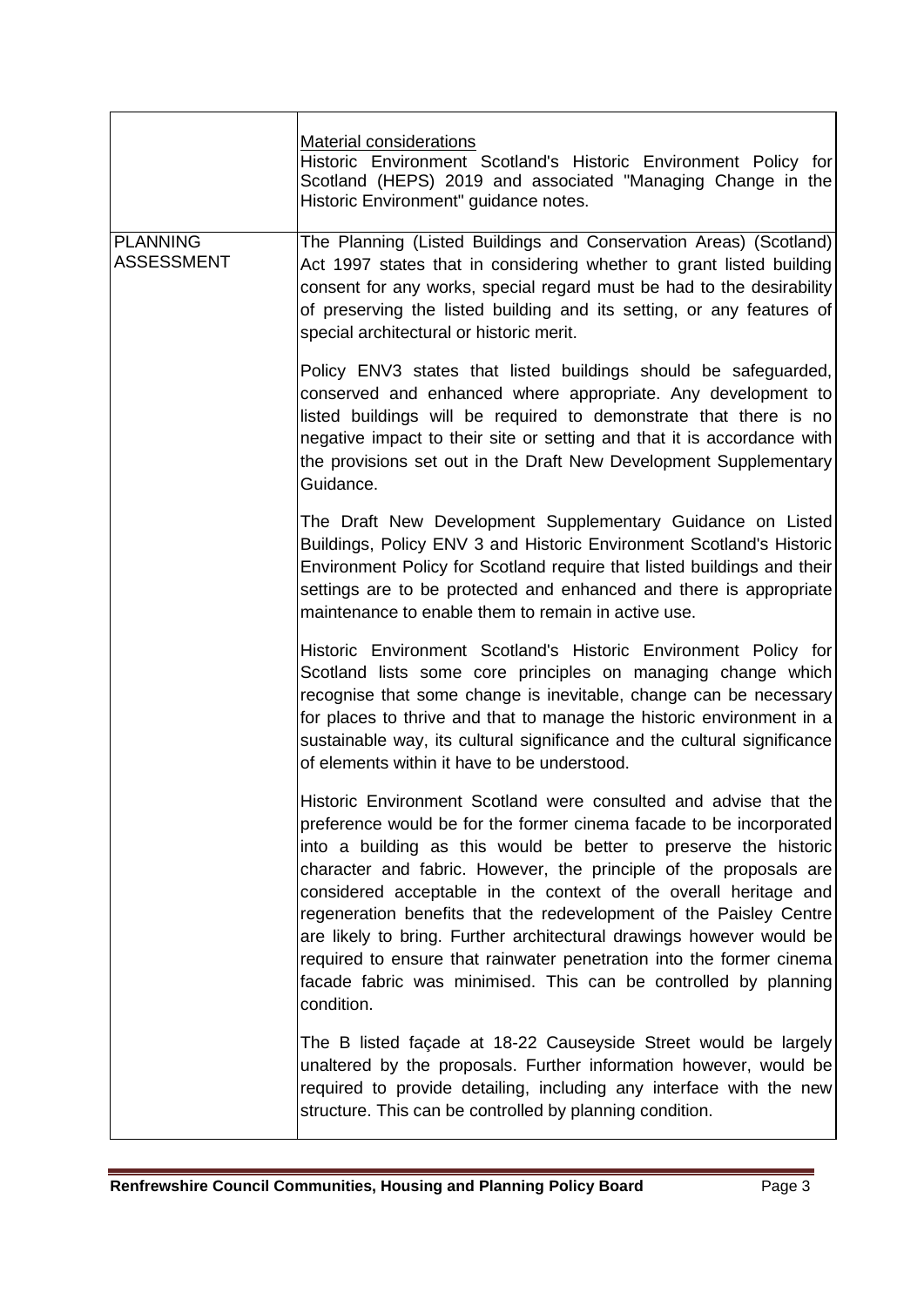|                       | In conclusion, it is considered that subject to the attached planning<br>conditions that the proposed alterations to the facades of the two<br>listed buildings are acceptable. Furthermore, the associated<br>redevelopment of the site would provide a range of enhanced services<br>which would significantly improve the vitality and viability of the Town<br>Centre whilst also enhancing and protecting the built heritage of the<br>surrounding area.<br>In view of the above, it is considered that the proposal would accord<br>with the relevant provisions of the Adopted Local Development Plan. It<br>is therefore recommended that the Board grant listed building consent<br>subject to the attached conditions. |
|-----------------------|----------------------------------------------------------------------------------------------------------------------------------------------------------------------------------------------------------------------------------------------------------------------------------------------------------------------------------------------------------------------------------------------------------------------------------------------------------------------------------------------------------------------------------------------------------------------------------------------------------------------------------------------------------------------------------------------------------------------------------|
| <b>RECOMMENDATION</b> | Grant subject to conditions.                                                                                                                                                                                                                                                                                                                                                                                                                                                                                                                                                                                                                                                                                                     |

#### **Reason for Decision**

The proposal accords with the provisions of the Development Plan and there were no material considerations which outweighed the presumption in favour of development according with the Development Plan.

#### **Conditions**

1. That prior to the commencement of works, full details including architectural drawings on how rainwater penetration shall be mitigated to the former cinema façade at 23 High Street shall be submitted to and approved in writing by Renfrewshire Council as Planning Authority. For the avoidance of doubt, this shall also include an elevation and section drawing that show how this work will be detailed and how it will relate to adjacent buildings including the retention and protection of the façade at 25 High Street. The drawing shall also include any repairs and repointing. Thereafter, these works as may be approved shall proceed in accordance unless otherwise agreed in writing by Renfrewshire Council as planning authority.

Reason: In the interests of preserving the character of the listed building.

2. That prior to the commencement of works, a sample of the artificial stone to be used on the rear elevation of the former cinema facade shall be submitted to and approved in writing by Renfrewshire Council as Planning Authority. Thereafter only the approved materials shall be used in the development of the site.

Reason: In the interests of preserving the character of the listed building.

3. That prior to the commencement of works, full details of any alterations to windows or other detailing, including any interface with a new structure, on the façade at 18-22 Causeyside Street, shall be submitted to and approved in writing by Renfrewshire Council as planning authority.